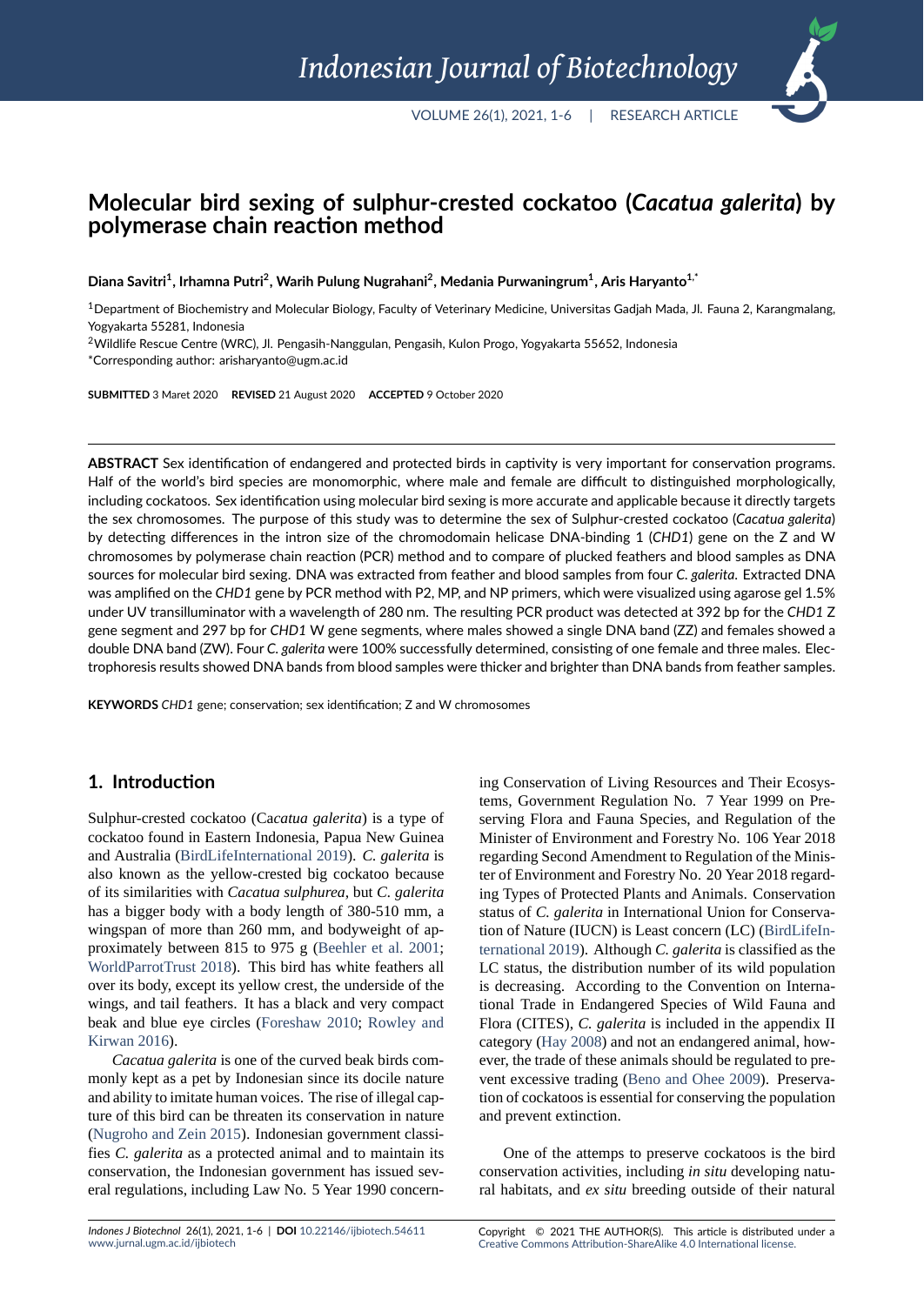habitat. Ability to distinguish the sex of the cockatoos in captivity is an important aspect that should be considered in breeding for the prospective broodstock and registering the data of the chicks (Nugroho and Zein 2015). *C. galerita* are monomorphic birds, where male and female birds have almost the same morphology, size and color, so that distinguishing the sex by using observation alone is rather difficult (Rowley and Kirwan [2016\). Various m](#page-4-5)ethods are developed for bird sexing, such as karyotype, hormone analysis, laparoscopy, and vent sexing. However, these methods have various disadvantages, such as being time-consumin[g, high cost, invasive and d](#page-5-1)ifficult to apply in the field, or can only be carried out on a certain period of time. Other methods for bird sexing are the molecular method and morphometric analysis method (Dubiec and Zagalska-Neubauer 2006; Cerit and Avanus 2007).

The molecular method, developed by (Fridolfsson and Ellegren 1999), is a method for determinin[g the sex of](#page-4-6) [birds based on deoxyrib](#page-4-6)[onucleic acid \(DNA\), w](#page-4-7)hich is based on the differences among the intron size of the Chromodomain Helicase DNA-binding 1 (*CHD1*[\) gene in the Z](#page-4-8) [and W chromo](#page-4-8)somes. Molecular method expedites identification of a bird's sex since it can be applied in the bird as young as 5-7 days; and take for short determination (Purwaningrum et al. 2019). Aves has heterozygous ZW sex chromosomes in females and homozygous ZZ sex chromosomes in males (Grant 2001). The *CHD1* gene was discovered to exist in both Z (*C[HD1](#page-5-2)*-Z) and W (*CHD1*-[W\) chromosomes in m](#page-5-2)ost ratite bird species with different lengths of introns, thus utilization of *CHD1* as a genetic marker is suit[able for sex](#page-4-9) determination (Griffiths and Korn 1997; Ellegren 1996). The *CHD1* gene is amplified by using the polymerase chain reaction (PCR) method using several primers, such as 2550 F and 0718 R as well as P2 and P8 primer set which successfully perform[ed for sex](#page-4-10) [determination i](#page-4-10)[n 58 bird spec](#page-4-11)ies and evaluation of CHD gene as a universal molecular marker in bird sexing by Vucicevic et al. (2013). The amplicon of DNA fragment from the Z chromosome in male birds and two DNA fragments in female birds from Z and W chromosomes are generated. There are different sizes length of DNA frag[ments due to dif](#page-5-3)f[erence](#page-5-3)s in the length of the amplified intron (Fridolfsson and Ellegren 1999; Liu et al. 2011). Over the past two decades, the study on sex determination using molecular methods is gradually developed since it is considered highly accurate, relatively practical, non-invasive, andf[ast in determining sex in youn](#page-4-8)[g birds and mon](#page-4-12)omorphic birds (Nugroho and Zein 2015). It has been reported that the application of *CHD1* gene for sex determination of avian is a non-invasive technique for sex determination of

monomorphic birds (Angat and Yusof 2015; Khaerunnisa et al. 2013).

### **2. Materials an[d Methods](#page-4-13)**

#### *[2.1.](#page-4-14) [Ethic](#page-4-14)al approval*

This study complies with the ethical requirements of the Ethical Clearance Commission of the Faculty of Veterinary Medicine, Universitas Gadjah Mada (Approval no. 0013/EC-FKH/Int./2020), as well as local laws and regulations.

#### *2.2. Specimen collection*

The samples used in this study were plucked feathers and a few drops of blood from four Sulphur-crested Cockatoo (*C. galerita*) from the Yogyakarta Wildlife Rescue Center (WRC) in Wates, Yogyakarta. The blood samples were coded as B1, B2, B3, and B4 and the feathers samples were coded as F1, F2, F3, and F4. The plucked feather samples were collected by plucking three to five feathers (secondary flight feathers) in the ventral part of the wings. The blood samples were taken by cutting the birds's nails near the blood vessels to reduce stress, and then the blood was collected in microhematocrit containing heparin anticoagulant. Feather and blood samples were stored in airtight plastic containing silica gel for further processing at the Laboratory of Biochemistry and Molecular Biology, Faculty of Veterinary Medicine, Universitas Gadjah Mada.

#### *2.3. DNA extraction*

About 0.5 to 1 cm from three to five feathers (1 g), including the calamus of each sample, was cut. Theprocedure for DNA extraction from feathers followed the standard procedure on the Geneaid gSYNC™ DNA Extraction Kit (Taiwan) Quick Protocol.

#### *2.4. Amplification of CHD1 gene by PCR*

The extracted DNA  $(0.38 \mu g/\mu l)$  was used as a template in the amplification process using the PCR method. DNA fragments were amplified by targeting the *CHD1* gene on the sex chromosome using P2 (Griffiths et al. 1998), NP and MP primers (Ito et al. 2003). The sequences of nucleotides on P2, NP, and MP primers are presented in Table 1.

The amplification process [was carried out with a](#page-4-15) total reaction volume [of 25 μl with co](#page-4-16)mposition details based on the kit protocol MyTaq<sup>TM</sup> (Bioline UK). The amplifica[ti](#page-1-0)on reaction was carried out using a Thermal Cycler (Cleaver Scientific GTC96S) machine with an optimal PCR condition for amplification of DNA fragments, i.e.

**TABLE 1** Th[e nucleotide sequences of P2](#page-4-5), NP, and MP primers to amplify the *CHD1* gene.

<span id="page-1-0"></span>

| Primer | Basic sequence             | $\Sigma$ Base | Tm (°C) |
|--------|----------------------------|---------------|---------|
| $P2-R$ | 5'-TCTGCATCGCTAAATCCTTT-3' | 20            | 56      |
| $MP-R$ | 5'-AGTCACTATCAGATCCGGAA-3' | 20            | 58      |
| NP-F   | 5'-GAGAAACTGTGCAAAACAG-3'  | 19            | 54      |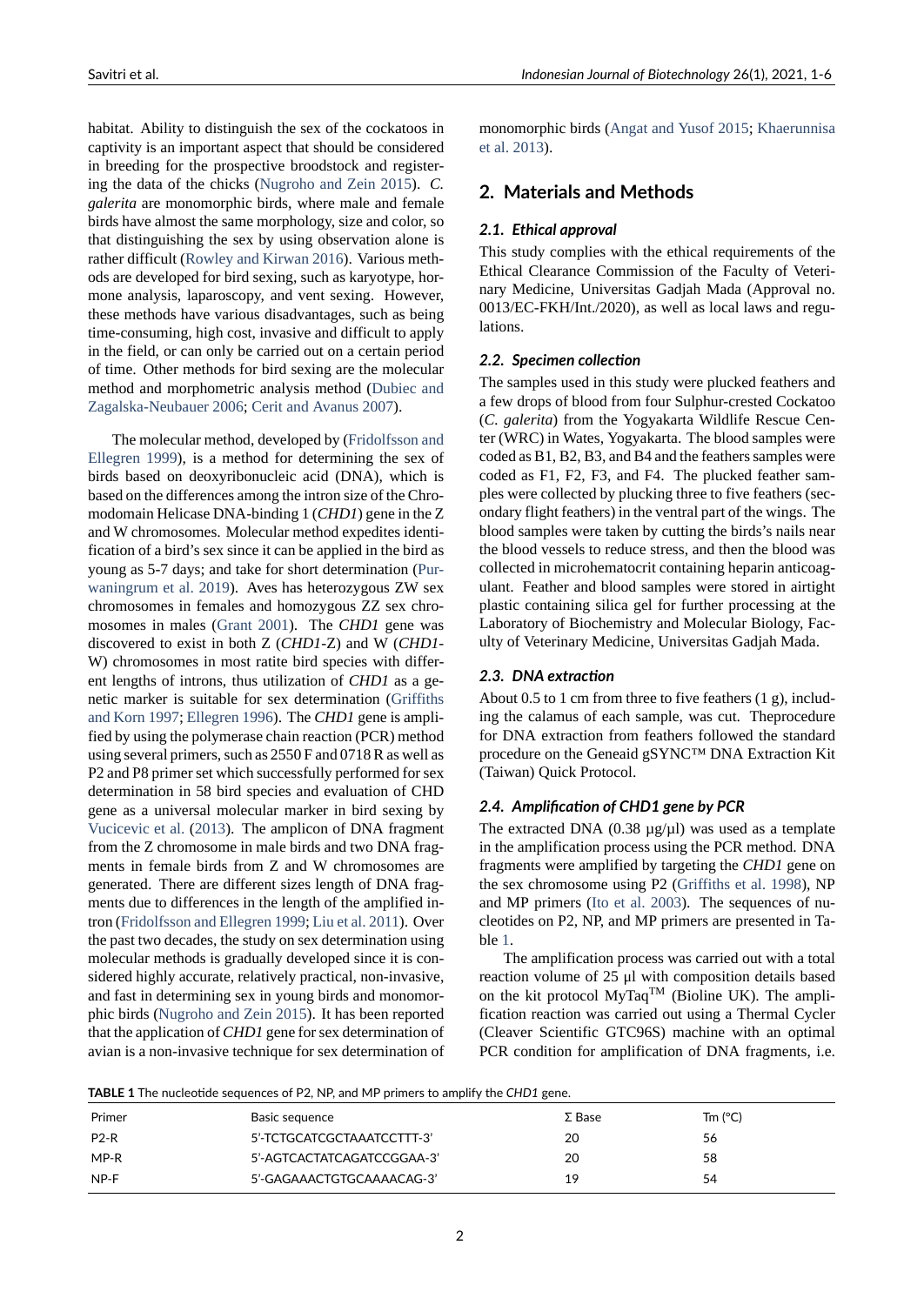<span id="page-2-0"></span>

**FIGURE 1** Electrophoresisr result of the total DNA extraction of Sulphur‐crested Cockatoo (*Cacatua galerita*) samples. Note: M = marker (hyperladder 100 bp), B1‐B4 = blood samples, F1‐F4 = feather samples.

pre-denaturation at 94 °C for 2 min, denaturation at 94 °C for 20 s, annealing or primer attachment at 46 °C for 30 s, extension at 72  $\rm{^{\circ}C}$  for 40 s, and post-extension at 72  $\rm{^{\circ}C}$  for 10 min. The denaturation, annealing, and extension stages were repeated in 40 cycles.

The resulting PCR was visualized in agarose electrophoresis. The concentration of the agarose gel was 1.5%. PCR amplification to be observed had a length of 297 bp for single band, and 297 bp and 392 bp for two bands.

#### **3. Results and Discussion**

Electrophoresis from total DNA extraction and DNA amplification from *CHD1* gene were analyzed by UV transilluminator. The electrophoresis results in the agarose gel are presented in Figure 1 and Figure 2.

Based on Figures 1 and 2, blood samples and feather samples can be compared. The results of DNA extraction and the results of PCR amplification of the CHD gene were observed. The compari[so](#page-2-0)n is present[ed](#page-2-1) in Table 2 below.

The interpretatio[n o](#page-2-0)f th[e](#page-2-1) electrophoresis of the amplification resultof the *CHD1* gene segment in blood and plucked feather samples of *C. galerita* is presented in Table 3.

The genome DNA was clear and thick in blood samples coded B1, B2, B3, and B4. In the plucked feather samples, namely F1, F2, F3, and F4, the genome DNA is cle[ar](#page-3-0) but thinner than those ofthe blood samples. It shows less genome DNA extracted from the plucked feather sample so that it is not visualized maximally. These results

<span id="page-2-1"></span>

**FIGURE 2** Electrophoresis result of *CHD1* gene amplification sam‐ ples from Sulphur‐crested Cockatoo (*Cacatua galerita*). Note: M = marker (hyperladder 100 bp), B1‐B4 = blood samples, F1‐F4 = feather samples, arrow = double band samples.

are consistent with the previous report by Harvey et al. (2006) that the amount of DNA from feather samples is lower than DNA from blood samples. The extraction results were then used as a template to amplify the *CHD1* gene on Z and W chromosomes by using th[e PCR method](#page-4-17) [using](#page-4-17) P2, NP, and MP primers.

The molecular method for bird sex determination in this study is based on the PCR result, which is a method of in vitro amplification or multiplication of DNA molecules in specific areas bounded by a pair of primers. Amplification of the *CHD1* gene was performed on a thermal cycler with annealing temperature of 46 °C for 40 cycles. Determination of sex in birds with P2, NP, and MP primers can be visualized under UV transilluminator at a wavelength of 280 nm. Male birds will produce one DNA band while female birds will produce two DNA bands. According to Morinha et al. (2012), aves have sex chromosomes that are different from mammals. In birds, the heterogeneous nature is found in the females (ZW) while the males are homogeneous (ZZ). The relationship between the position of the *[CHD1](#page-4-18)* ge[ne and](#page-4-18) sex chromosomes in aves (Z and W chromosomes) causes the *CHD1* gene to show differences in Z and W alleles in females (Griffiths and Korn 1997).

Ito et al. (2003) reported that the design of the P2, NP, and MP primers was based on differences in sequences between *CHD1* W and *CHD1* Z genes using 3'-terminal mismatch primer on point mu[tation of the female](#page-4-10) *[CHD](#page-4-10)1* W [gene. In contra](#page-4-16)st to mammals, female birds have heterogametic sex chromosomes, namely W and Z sex chromosomes, while male birds have homogametic sex chromosomes, namely Z sex chromosomes. In each species of

**TABLE 2** Comparison of the DNA extraction and amplification of the *CHD1* gene segment between *Cacatua galerita* blood samples and plucked feathers.

<span id="page-2-2"></span>

| <b>Bird Code</b>   | Result of DNA Extraction |           | Result of CHD1 Amplification |           |
|--------------------|--------------------------|-----------|------------------------------|-----------|
|                    | <b>Blood</b>             | Feather   | <b>Blood</b>                 | Feather   |
| Cacatua galerita 1 | $^{+++}$                 | $^{++}$   | $^{++}$                      | $++$      |
| Cacatua galerita 2 | $+++$                    | $^{++}$   | $^{++}$                      | $++$      |
| Cacatua galerita 3 | $+++$                    | $\ddot{}$ | $+++$                        | $\ddot{}$ |
| Cacatua galerita 4 | $+++$                    | $^{++}$   | $^{++}$                      | $++$      |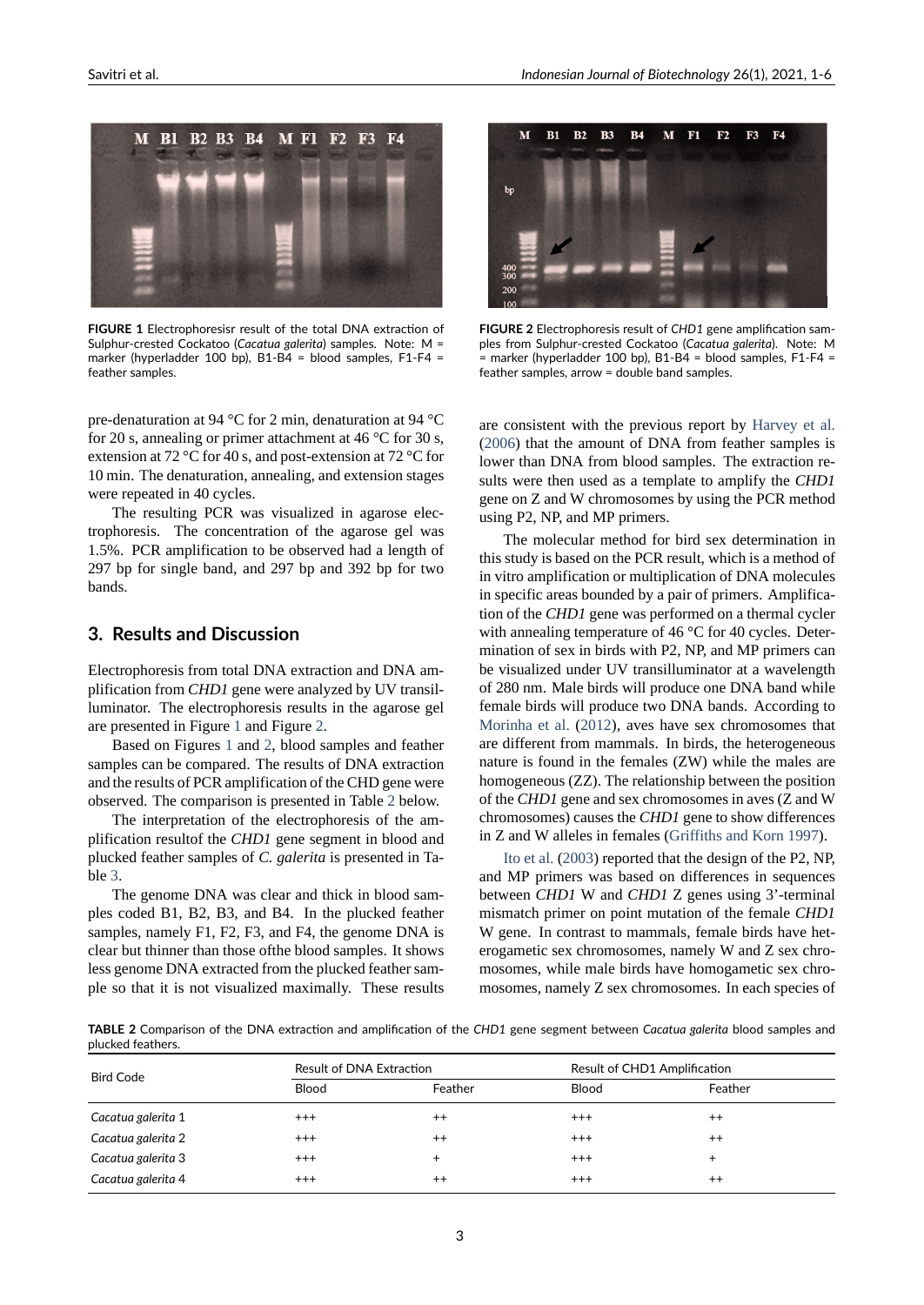| <b>TABLE 3</b> Interpretation of the results of CHD1 Gene Segment Am- |  |
|-----------------------------------------------------------------------|--|
| plification.                                                          |  |

<span id="page-3-0"></span>

| Sample Code    | Number of band | Interpretation |
|----------------|----------------|----------------|
| <b>B1</b>      | Two bands      | Female         |
| B <sub>2</sub> | One band       | Male           |
| B3             | One band       | Male           |
| <b>B4</b>      | One band       | Male           |
| F <sub>1</sub> | Two bands      | Female         |
| F <sub>2</sub> | One band       | Male           |
| F <sub>3</sub> | One band       | Male           |
| F4             | One band       | Male           |

bird, molecular sexing universally carried out by detecting the presence of the Chromodomain Helicase DNA-binding (*CHD*) gene. PCR amplification with the CHD gene targeted can be used to detect sex differences of birds due to the difference of intron length between the *CHD1* Z gene on the Z sex chromosome and the *CHD1* W gene on the W chromosome sex chromosome (Angat and Yusof 2015).

A set of designed primer pairs will anneal at the position between the introns of the CHD gene. It is possible to differentiate the PCR amplification products based on the length and number of PCR [products generated fr](#page-4-13)om the Z and W sex chromosomes. In male birds generated PCR products in the form of single band DNA in size of 392 bp. whereas in female birds generated double band DNA in size of 297 bp and 392 bp (Dubiec and Zagalska-Neubauer 2006). According to Garofalo et al. (2016), NP is a forward primer while P2 and MP are reverse primers. The P2 primer will attach to the *CHD1* Z gene on the Z chromosome, while the MP primer [will attach to the](#page-4-6)*CHD1* [W gene on the W](#page-4-6) chromosome [and only one fragmen](#page-4-19)t (Z) appears in males, while two fragments (Z and W) appear in females because they have different lengths of band due to differences in the length of the amplified introns.

Based on the electrophoresis of results, the*CHD1* gene can be used to distinguish the sex of *C. galerita* (Figure 2). Previously, *CHD1* gene can be used to distinguish the sex of family Cacatuidae, i.e. *Cacatua sanguinea, Probosciger aterrimus*, and *Eolophus roseicapi* (Purwaningrum et al. 2019). The expected size of PCR products [w](#page-2-1)as 297 bp for the W chromosome and 392 bp for the Z chromosome. Ito et al. (2003) reported that using P2, MP and NP primers, all of the male bird samples [produced](#page-5-2) [392 bp bands in the](#page-5-2) *CHD1* Z gene segment amplification, while the female birds would produce two 392 bp and 297 bp PCR product [bands fo](#page-4-16)r *[CHD](#page-4-16)1* Z and *CHD1* W gene segments.

Blood samples B1, B2, B3, and B4 showed very thick and clear bands, making it easier to distinguish between males and females. Feather samples F1, F2, and F3 produced thinner and fairly clear bands. The electrophoresis results in total DNA extraction appeared to be thin, while F4 produces thick and clear bands. The clearness of the DNA band in the feather samples is determined by the number of calamus, where the samples with more calamus

show a clearer DNA band when electrophoresed (Purwaningrum et al. 2019).

The comparison table (Table 2) shows that blood samples are better sources of DNA for molecular bird sexing compared to plucked feather samples. Birds' bloo[d has nu](#page-5-2)[cleated erythrocyte](#page-5-2)s thus, it contains a lot of nucleus DNA. The source of DNA in feathersi[s o](#page-2-2)btained from the basal portion of the feather (calamus) containing a lot of epithelial cells, but a protein inhibitor named keratin makes the extraction process more difficult and it produces a lower quantity of DNA compared to blood (Hickman et al. 1984). Research conducted by Harvey et al. (2006) and Ravindran et al. (2019) showed similar comparison results where blood samples were more accurate as a source of DNA than extracted feather samples in [molecular bird sexing](#page-4-20). As seen in Table 3, the four Sulphur-crested Cocka[too \(](#page-5-4)C. *[galerita](#page-5-4)*) a[re ide](#page-5-4)ntified as one female bird and three male birds.

Molecular sex identification in birds is usually performed by using [pl](#page-3-0)ucked feather and blood samples. Other kinds of samples, such as cloaca swabs, buccal swabs, and feces, can also be used, but they require a longer collection time. Blood samples are collected from the jugular vein, brachial vein (wing), or medial metatarsal vein (depending on species and age of the bird) and stored in capillary tubes containing anticoagulants. Feather samples are collected by pulling bird feathers on the ventral part of the wing or chest (Dubiec and Zagalska-Neubauer 2006).

Since the nucleated bird erythrocytes are a source of abundant DNA, only a few blood drops are needed for the DNA extraction process. Harvey et al. (2006) reported that bl[ood samples produce more DNA comp](#page-4-6)ared to feathers, but collecting blood samples from birds requires more energy. Improper collection of blood samples can cause stress to the bird. The blood [sample in this study](#page-4-17) was collected by cutting the nails close to blood vessels in order to reduce stress in birds, and then the blood was collected in microhematocrit containing heparin anticoagulant.

The use of feathers as samples has the advantage of providing accurate (the accuracy equal to sample from blood), safe and non-life threatening results. It is also quick, inexpensive, and easy to collect the feathers. DNA samples obtained from feather samples cause less stress on birds and thus more considerate towards the animal welfare (Cerit and Avanus 2007). According to Cakmak et al. (2017), feather samples produce less DNA compared to blood samples. Hence, DNA produced from feather samples is more easily degraded so that the quality and quantity [of DNA is low. Howev](#page-4-7)er, by consider[ing the speed,](#page-4-21) [ease, a](#page-4-21)nd minimal risk, feathers are chosen as samples of molecular bird sexing (Harvey et al. 2006). The feather samples used in this study were collected by plucking the feathers on the ventral part of the wings.

## **4. Conclusions**

Visualization of the results CHD1 gene segment amplification showed that of four Sulphur-crested Cockatoo (*C. ga*-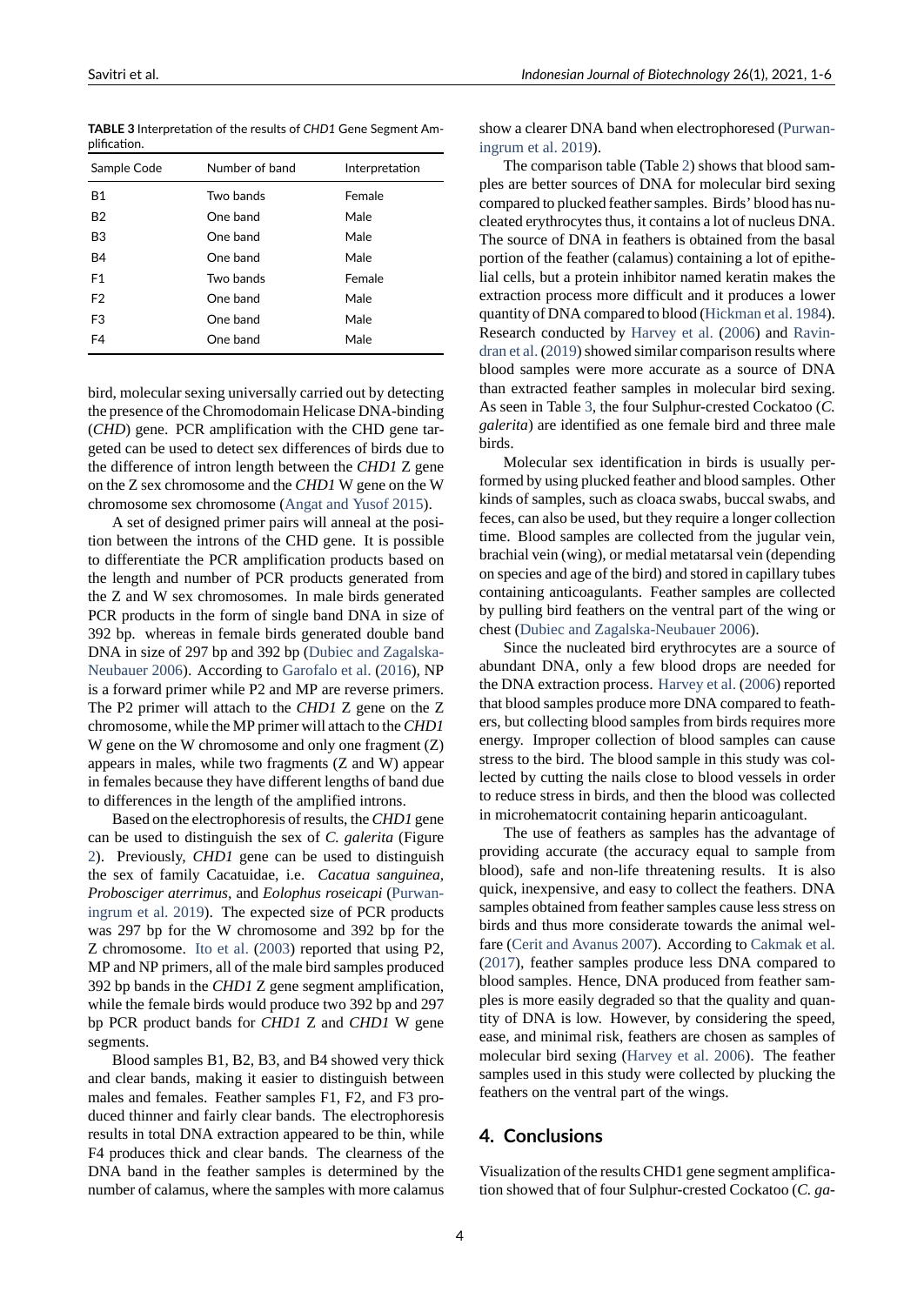*lerita*) tested, there were three males and one female with an intron size of 297 bp on the W chromosome and 392 bp on the Z chromosome. Visualization of DNA extraction results and amplification of blood samples is thicker and clearer than the feather samples, so that blood samples are a better and more accurate source of DNA in molecular bird sexing than feather samples.

## **Acknowledgments**

We would like to thank the head of Wildlife Rescue Centre (WRC) in Wates, Kulon Progo, Yogyakarta for all samples and facilities in this work. We thank the head office of the Biochemistry Department, Faculty of Veterinary Medicine, Universitas Gadjah Mada (UGM) and Research Center for Biotechnology, UGM, Yogyakarta, Indonesia, for the support on the use of the laboratory facilities to finish this work.

## **Authors' contributions**

AH planned and designed the study. MP took care of the research permits. IP and WPN collected samples. DS and AH carried out the work (DNA extraction, PCR examination, DNA electrophoresis). DS drafted the manuscript; AH translated and revised the manuscript. All authors contributed to this research and approved the final manuscript.

### **Competing interests**

The author declare that they have no competing interest.

### **References**

- Angat J, Yusof FZM. 2015. A non-invasive technique for sex determination of monomorphic birds. Malays Appl Biol.s 44(4):27–30.
- <span id="page-4-13"></span>Beehler BM, Pratt TK, Zimmerman DA. 2001. Burungburung di Kawasan Papua. Indonesian Edition. Bogor: Puslitbang Biologi-LIPI.
- <span id="page-4-1"></span>Beno M, Ohee HL. 2009. Pengetahuan Konservasi Tradisional Burung Endemik pada Masyarakat Kampong Soaib di Distrik Kemtuk, Kabupaten Jayapura. J Biol Papua. 1(1):15–19.
- <span id="page-4-4"></span>BirdLifeInternational. 2019. *Cacatua galerita*: The IUCN Red List of Threatened Species 2018: e.T22684781A13191497. URL https://dx.doi.org/10.2305/IUCN.UK.2018-2.RL TS.T22684781A131914971.en. Accessed: 2020-01-18.
- <span id="page-4-0"></span>Cakmak E, Peksen CA, Bilgin CC. 2017. Com[parison of three different primer sets for](https://dx.doi.org/10.2305/IUCN.UK.2018-2.RLTS.T22684781A131914971.en) sex[ing birds. J Vet Diagn](https://dx.doi.org/10.2305/IUCN.UK.2018-2.RLTS.T22684781A131914971.en) Invest. 29(1):59–63. doi:10.1177/1040638716675197.
- <span id="page-4-21"></span><span id="page-4-7"></span>Cerit H, Avanus K. 2007. Sex identification in avian species using DNA typing methods. World's Poult Sci J. 63(1):91–99. doi:10.1079/WPS2006131.
- Dubiec A, Zagalska-Neubauer M. 2006. Molecular Techniques for Sex Identification in Birds. Biological Lett. 43(1):3–12.
- <span id="page-4-6"></span>Ellegren H. 1996. First gene on the avian W chromosome (CHD) provides a tag for universal sexing of nonratite birds. Proc R Soc B. 263(1377):1635–1641. doi:10.1098/rspb.1996.0239.
- <span id="page-4-11"></span>Foreshaw JM. 2010. Parrots of the World. Collingwood: CSIRO Publishing.
- Fridolfsson AK, Ellegren H. 1999. A simple und universal [method for molecular sex](https://doi.org/10.1098/rspb.1996.0239)ing of non-ratite birds. J Avian Biol. 30(1):116–121.
- <span id="page-4-8"></span><span id="page-4-2"></span>Garofalo L, Fanelli R, Opramolla G, Polidori M, Tancredi F, Altea T, Posillico M, Lorenzini R. 2016. Comparison between Two molecular protocols for sex determination in birds, with implications for the management and conservation of the eurasian Griffon vulture *Gyps fulvus*. Avocetta. 40(1):17–22.
- <span id="page-4-19"></span>Grant A. 2001. DNA Sexing of Brown Kiwi (*Apteryx mantelli*) from Feather Samples. Wellington: Department of Conservation.
- <span id="page-4-9"></span>Griffiths R, Double MC, Orr K, Dawson JG. 1998. A DNA test to sex most birds. Mol Ecol. 7(8):1071–1075. doi:10.1046/j.1365-294x.1998.00389.x.
- <span id="page-4-15"></span>Griffiths R, Korn R. 1997. A CHD1 gene is Z chromosome linked in the chicken *Gallus domesticus*. Gene. 197(1 2):225-229. doi:10.1016/s0378-1119(97)00266-7.
- <span id="page-4-10"></span>Harvey [MG, Bonter DN, Stenzler LM, Lov](https://doi.org/10.1046/j.1365-294x.1998.00389.x)ette IJ. 2006. A comparison of plucked feathers versus blood samples as DNA sources for molecular sexing. J Field Ornithol. [77\(2\):136–140. doi:10.1111/j.155](https://doi.org/10.1016/s0378-1119(97)00266-7)7 9263.2006.00033.x.
- <span id="page-4-17"></span>Hay R. 2008. Sulphur-crested Cockatoo (Cacatua ga*lerita*), Exports from New Zealand, Case Study. URL https://www.cites.org/sites/defa[ult/files/ndf\\_ma](https://doi.org/10.1111/j.1557-9263.2006.00033.x) terial/WG6-CS3-B.pdf. Accessed: 2020-01-18.
- <span id="page-4-3"></span>Hickman CPJ, Roberts LS, Hickman FM. 1984. Integrated Principles of Zoology. 7th Edition. Toronto: Mosby Colla[ge Publishing.](https://www.cites.org/sites/default/files/ndf_material/WG6-CS3-B.pdf)
- <span id="page-4-20"></span>Ito [HA, Abe M, Murase T,](https://www.cites.org/sites/default/files/ndf_material/WG6-CS3-B.pdf) Tsubota T. 2003. Sex identification by alternative polymerase chain reaction methods in Falconiformes. Zool Sci. 20(3):339–344. doi:10.2108/zsj.20.339.
- <span id="page-4-16"></span>Khaerunnisa I, Sari E, Ulfah M, Jakaria SC. 2013. Avian sex determination based on chromo helicase DNAbinding (CHD) genes using polymerase chain reacti[on \(PCR\). Med](https://doi.org/10.2108/zsj.20.339)ia Peternakan. 36(2):85–90. doi:10.5398/medpet.2013.36.2.85.
- <span id="page-4-14"></span>Liu H, Li J, Yang F, Cai Y. 2011. Molecular sexing of endangered cranes based on CHD-W gene. J Appl Anim Res. 39(3):212–217. doi[:10.1080/09712119.2011.56522](https://doi.org/10.5398/medpet.2013.36.2.85)5.
- <span id="page-4-12"></span>Morinha F, Cabral JA, Bastos E. 2012. Molecular sexing of birds: A comparative review of polymerase chain reaction (PCR)-based methods. [Theriogenology.](https://doi.org/10.1080/09712119.2011.565225) 78(4):703-714. doi:10.1016/j.theriogenology.2012.04.015.
- <span id="page-4-18"></span><span id="page-4-5"></span>Nugroho HA, Zein MSA. 2015. Evaluasi metode pe-